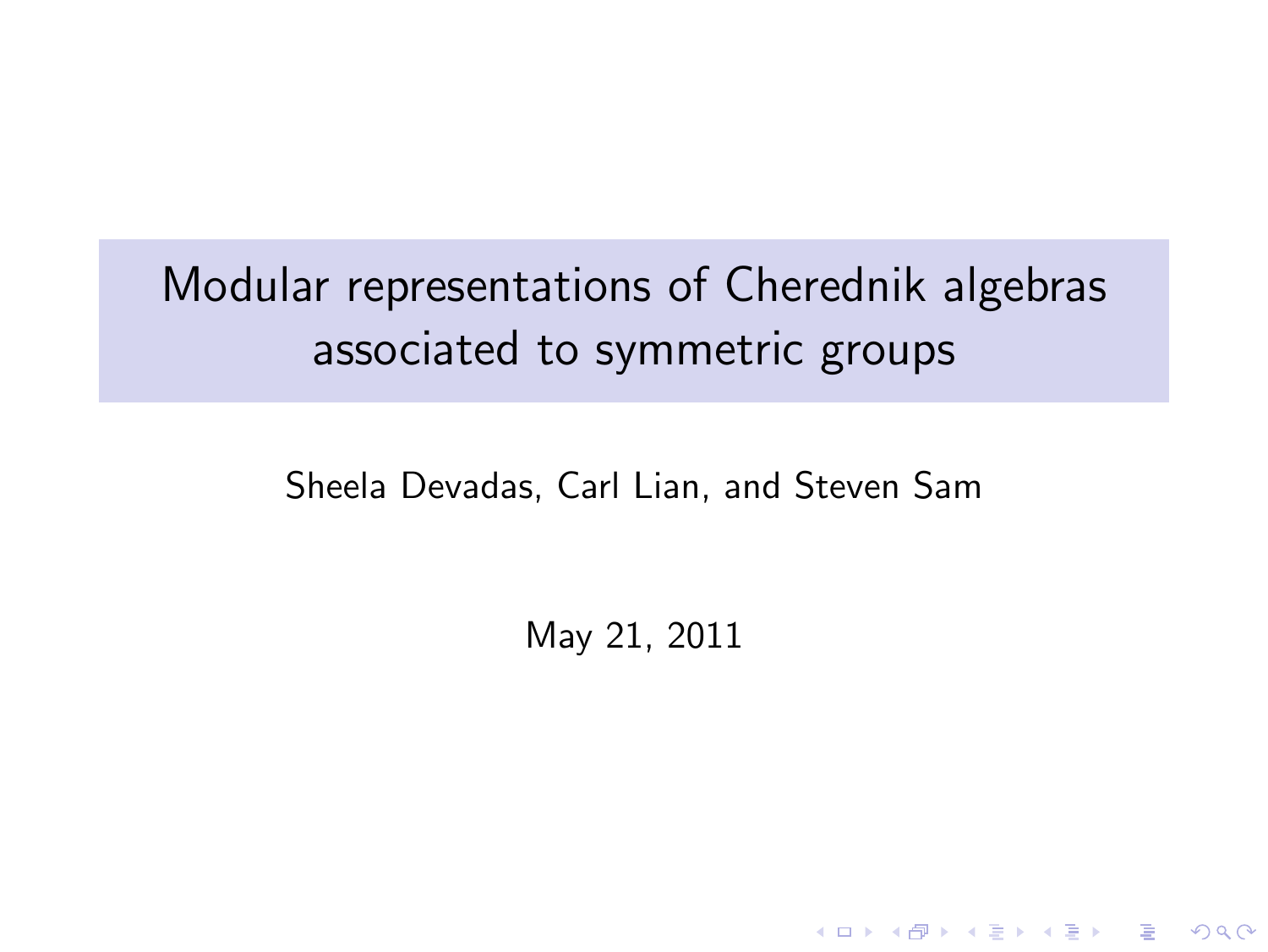# Complex Reflection Groups and the Cherednik Algebra

Let h be an *n*-dimensional complex vector space. A *reflection* is a finite-order operator *s* on h such that rank( $s - I_n$ ) = 1. A finite subgroup of *GL*(h) is a *complex reflection group* if it is generated by reflections.

### **Definition**

Pick a function  $c: G \to \mathbb{C}$  that is invariant across the conjugacy classes of  $G$ , and let  $\hbar$  be a complex number. The Cherednik  $\mathsf{Algebra}\;H_{\hbar,\bm{c}}(\bm{G},\mathfrak{h})\;\text{is}\;\mathcal{T}(\mathfrak{h}\oplus\mathfrak{h}^*)\rtimes\mathbb{C}[\bm{G}],$  modulo the relations

$$
\begin{aligned}[x,x']&=0, \quad [y,y'] = 0,\\ [y,x] &= \hbar \langle y, x \rangle - \sum_s c(s) \langle y, \alpha_s \rangle \langle \alpha_s^\vee, x \rangle s, \forall x, x' \in \mathfrak{h}^*, y, y' \in \mathfrak{h}. \end{aligned}
$$

We work with  $G = S_n$ , and we can carry over these definitions to an algebraically closed field of characteristic *p*.

**KORK ERKER ER VAN KORK**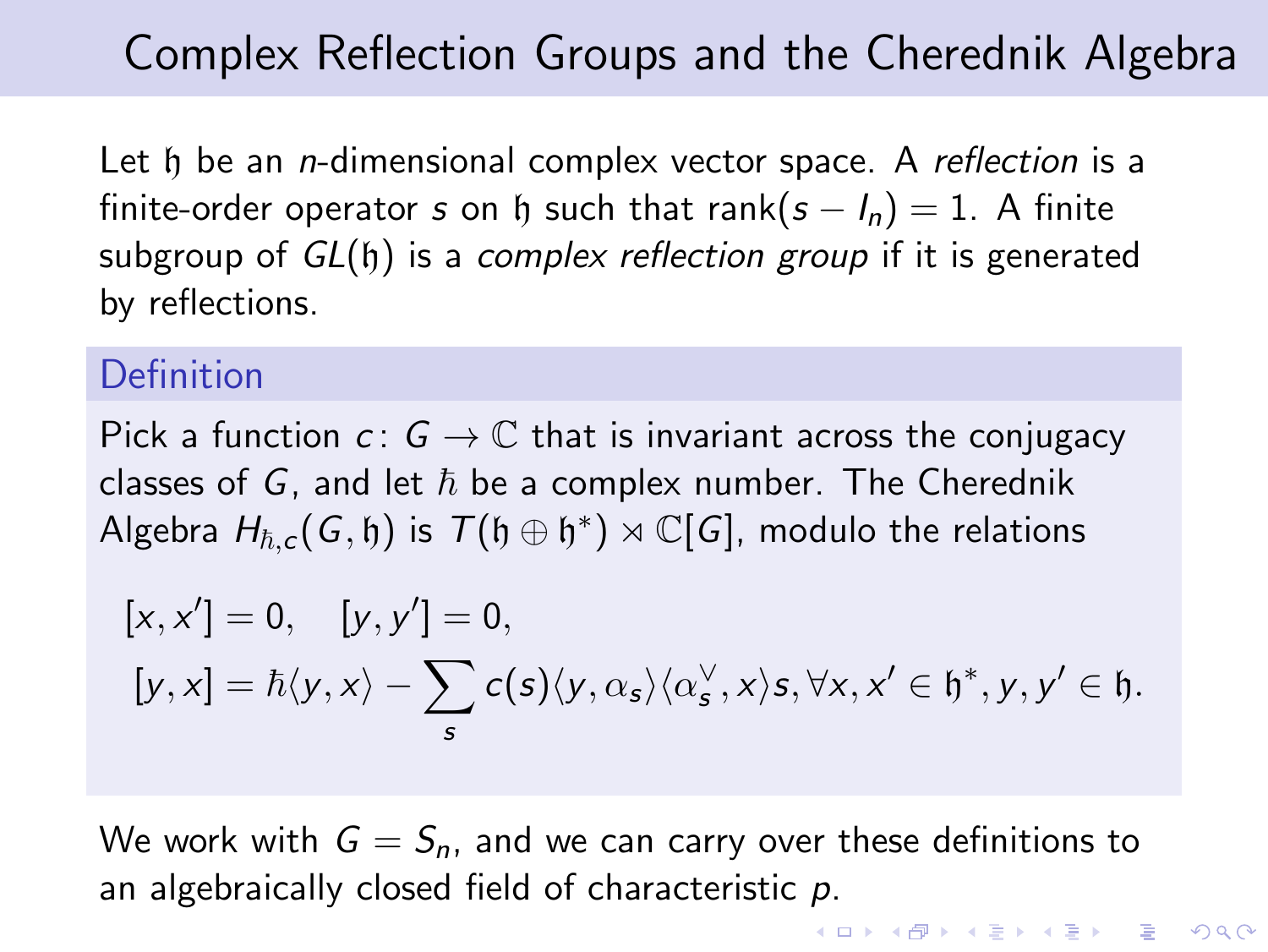## Representations of Cherednik Algebras

**KORKAR KERKER E VOOR** 

- "Lowest weight" representations of the Cherednik Algebras  $H_{\hbar,c}(G, \mathfrak{h})$  are constructed from *Verma modules*, whose definition is motivated by the representation theory of Lie algebras.
- Let  $\tau$  be a representation of *G*. We let Sym(h) act as 0 on  $\tau$ and construct the Verma Module

$$
M_c(G, \mathfrak{h}, \tau) = H_{\hbar, c}(G, \mathfrak{h}) \otimes_{\mathbb{C}[G] \ltimes Sym(\mathfrak{h})} \tau.
$$

- $M_c$  has a unique maximal proper submodule  $J_c$ , and we can then construct  $L_c = M_c/J_c$ .
- We can study  $J_c$  as the kernel of a particular bilinear form  $\beta_c \colon M_c(G, \mathfrak{h}, \tau) \times M_{\overline{c}}(G, \mathfrak{h}^*, \tau^*) \to \mathbb{C}$  that has recursive properties.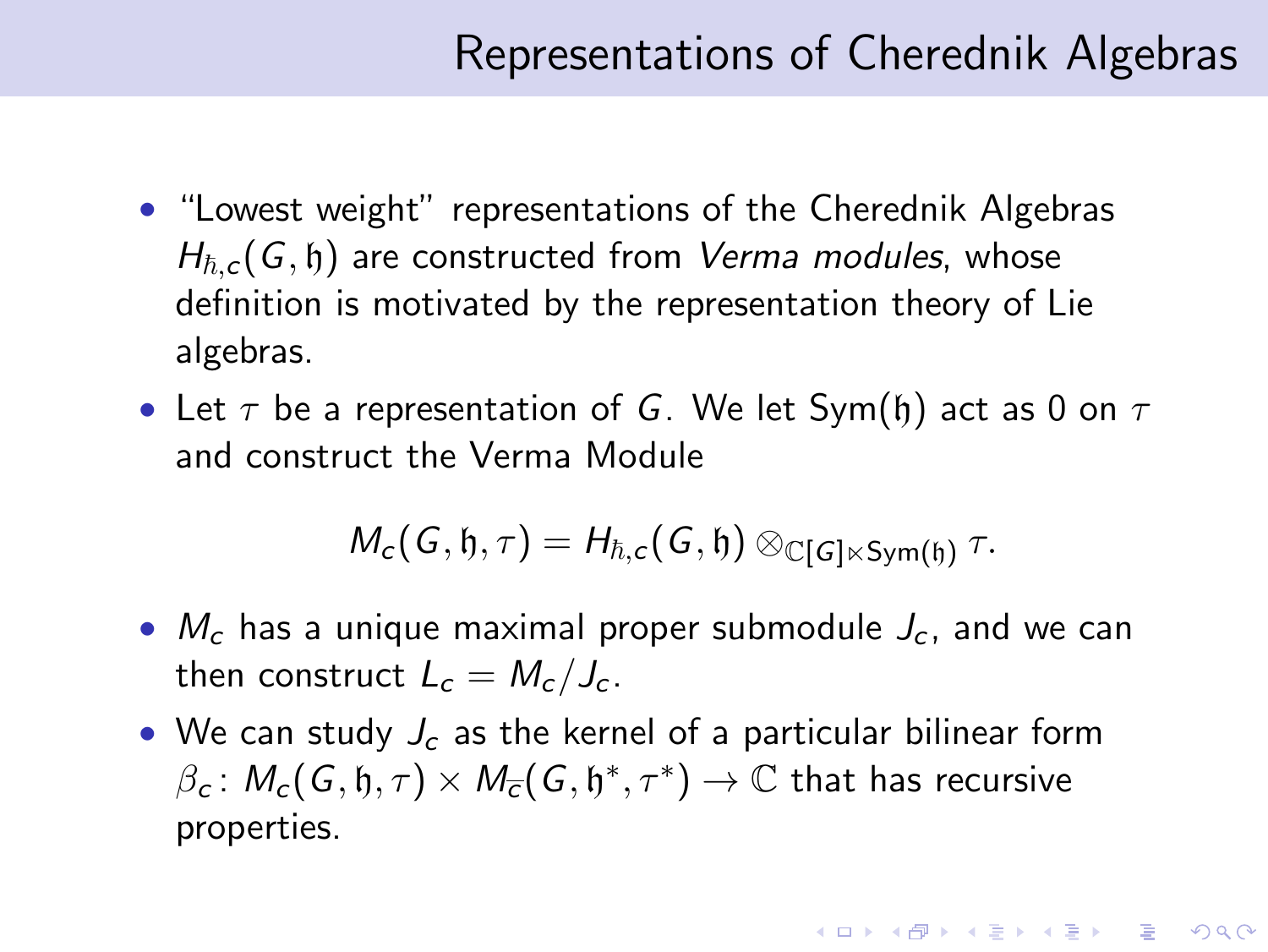**K ロ ▶ K @ ▶ K 할 X X 할 X 및 할 X X Q Q O** 

• The Cherednik Algebra is  $\mathbb{Z}$ -graded, i.e.

$$
H_{\hbar,c}=\cdots\oplus H_{-1}\oplus H_0\oplus H_1\oplus\cdots,
$$

where when  $x \in A_m$ ,  $y \in A_n$ , we have  $xy \in A_{m+n}$ .

• The modules  $M_c$  and  $L_c$  inherit the grading from the  $H_{\hbar,c}$ .

• The Hilbert series of 
$$
L_c
$$
 is  $\sum_{i=0}^{\infty} (\dim(L_c)_i) t^i$ .

• The main goal of the project is to be able to compute Hilbert series for all  $L_c(\tau)$ .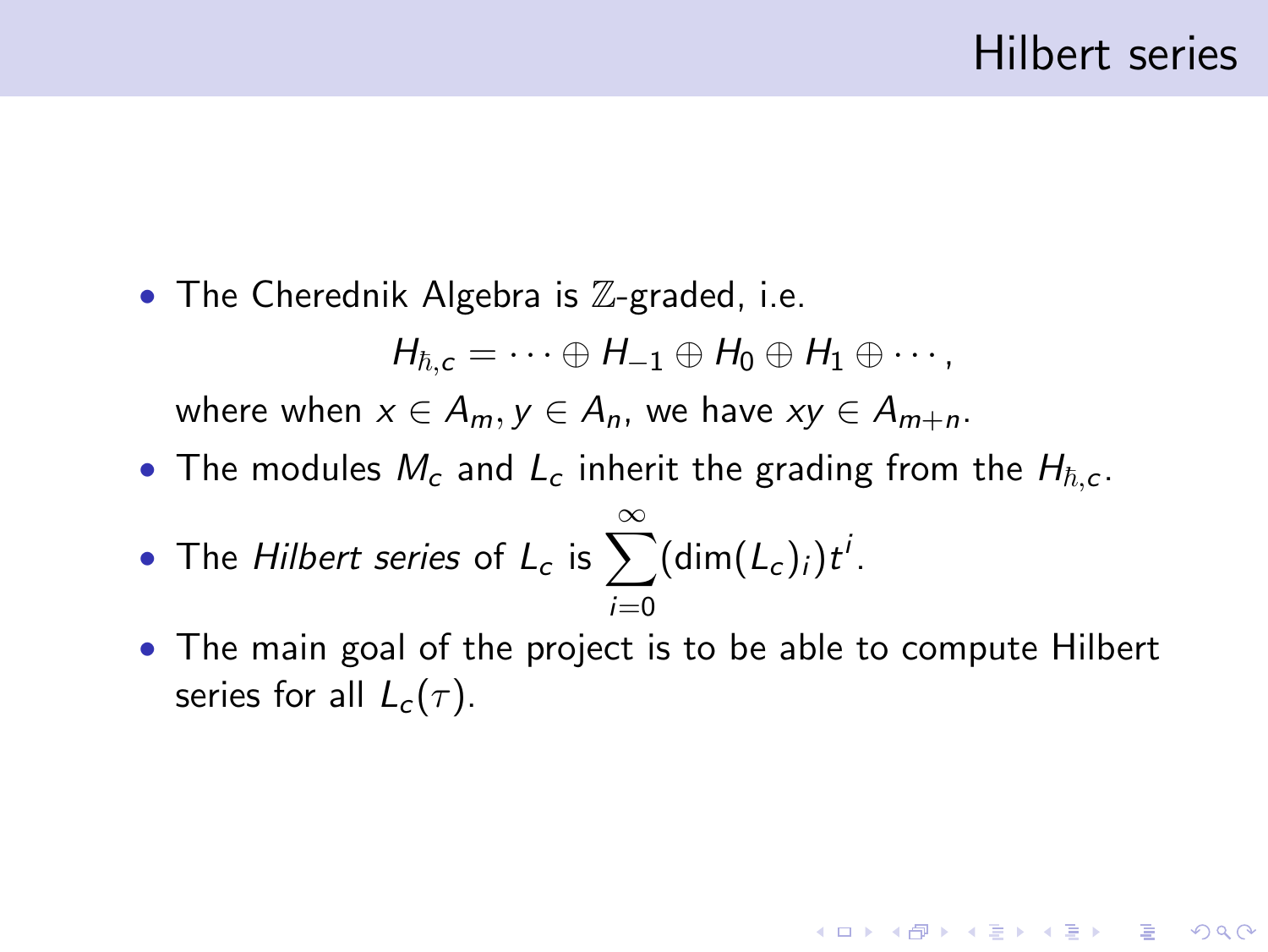4 D > 4 P + 4 B + 4 B + B + 9 Q O

- The positive characteristic case has not been well-studied, one of the reasons being the absence of general tools in dealing with it.
- As with Lie Algebras, over positive characteristic the center of a Cherednik Algebra becomes much larger. As a result, the algebra, which is very large, ends up with finite dimensional representations:  $L_c(\tau)$  is finite dimensional and its Hilbert series is thus finite.
- The representation theory of  $S_n$  becomes more complicated in characteristic  $p \leq n$ , making relating the Cherednik Algebras to the combinatorial structure of their associated representations a more interesting problem.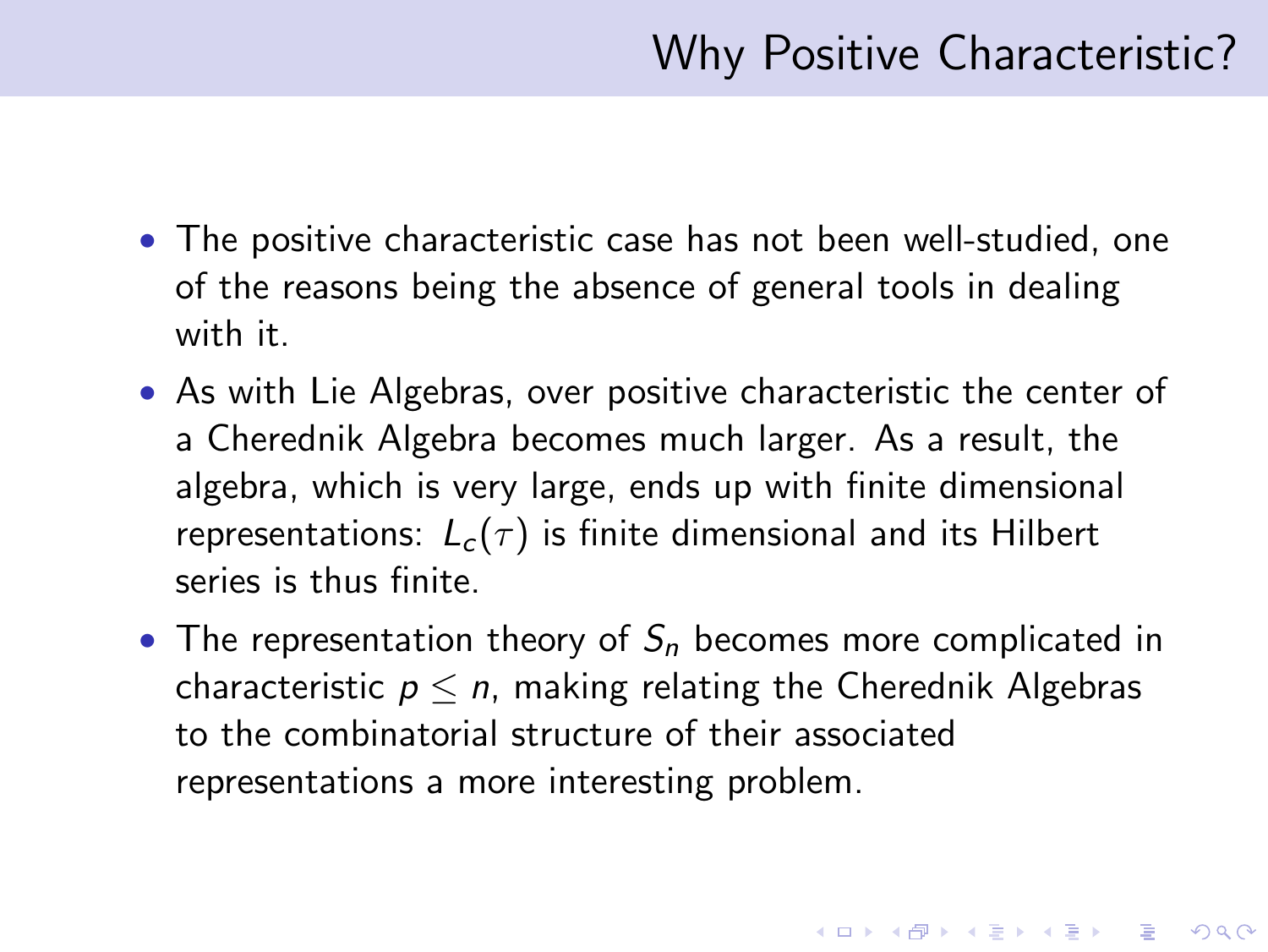**KORKAR KERKER E VOOR** 

- Latour studied the Cherednik algebra for  $\mathbb{Z}/I$  when p does not divide *l*
- Katrina Evtimova studied the case when *p* does divide *l* under the direction of Emanuel Stoica.
- Martina Balagovic and Harrison Chen studied the Cherednik algebra for other groups such as  $GL_n(\mathbb{F}_q)$  and  $SL_n(\mathbb{F}_q)$ They determined the Hilbert series for  $GL_n(\mathbb{F}_q)$  for  $\tau$  trivial and all *q*,  $n \geq 2$ , also for  $GL_2(\mathbb{F}_q)$  and all  $\tau$
- Unlike these, we work with groups that are examples in char. 0 reduced mod *p* and higher rank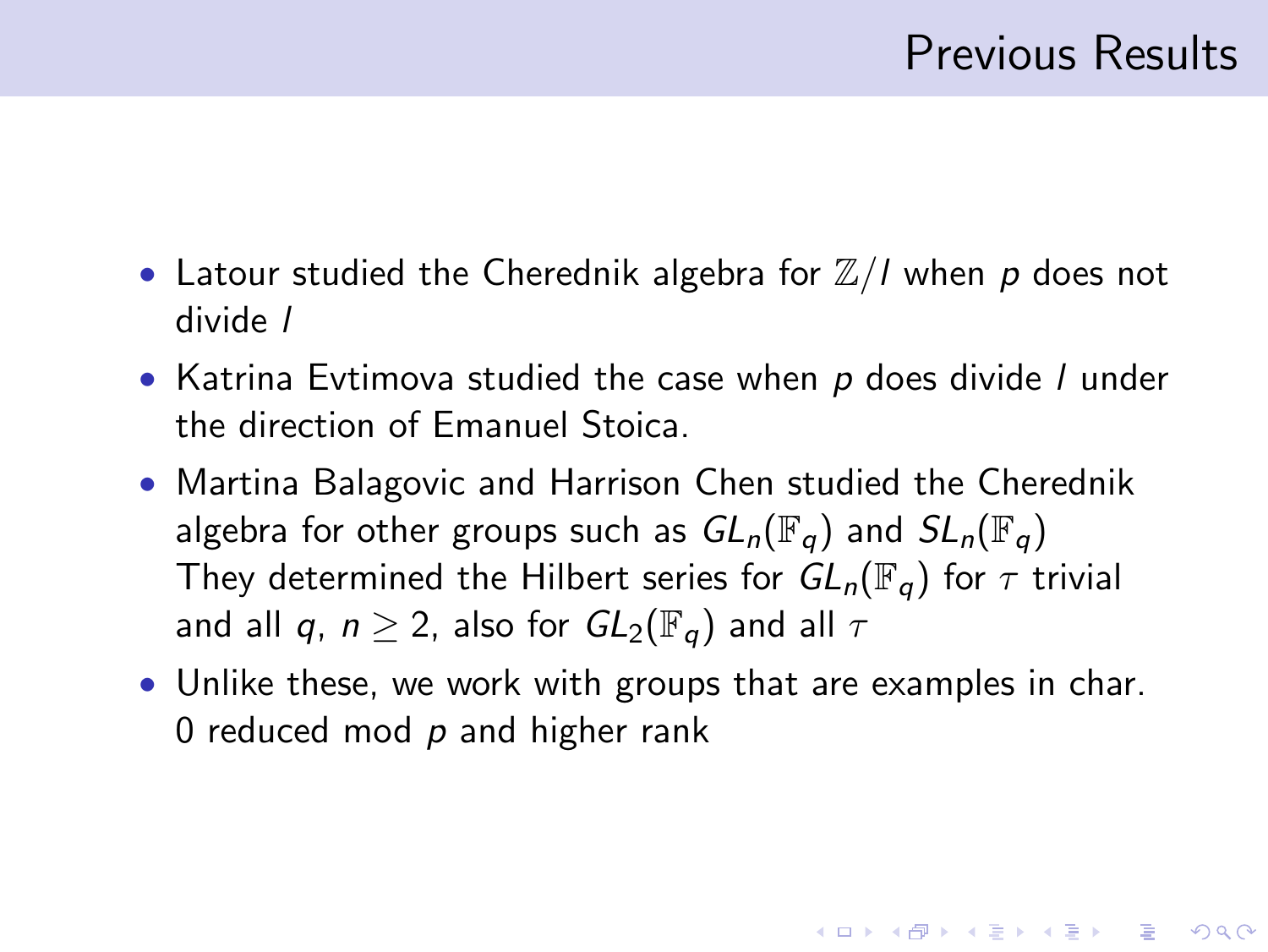Bezrukavnikov-Finkelberg-Ginzburg studied representations in the context of algebraic geometry in characteristic  $p > n$  and used the fact that there is a large center

Theorem (Gordon)

*The Hilbert series for*  $L(S_\lambda)$  *when*  $\hbar = 0$  *and p does not divide n!:* 

$$
n! \prod_{s \in \lambda} \frac{1}{h(s)} \frac{1 - t^{h(s)}}{1 - t}
$$

*s ranges over boxes in the diagram of* λ *and h*(*s*) *is the hook length*

<span id="page-6-0"></span>However, this does not work in the modular case: Gordon relied on a certain algebraic variety being nonsingular, which fails for small *p*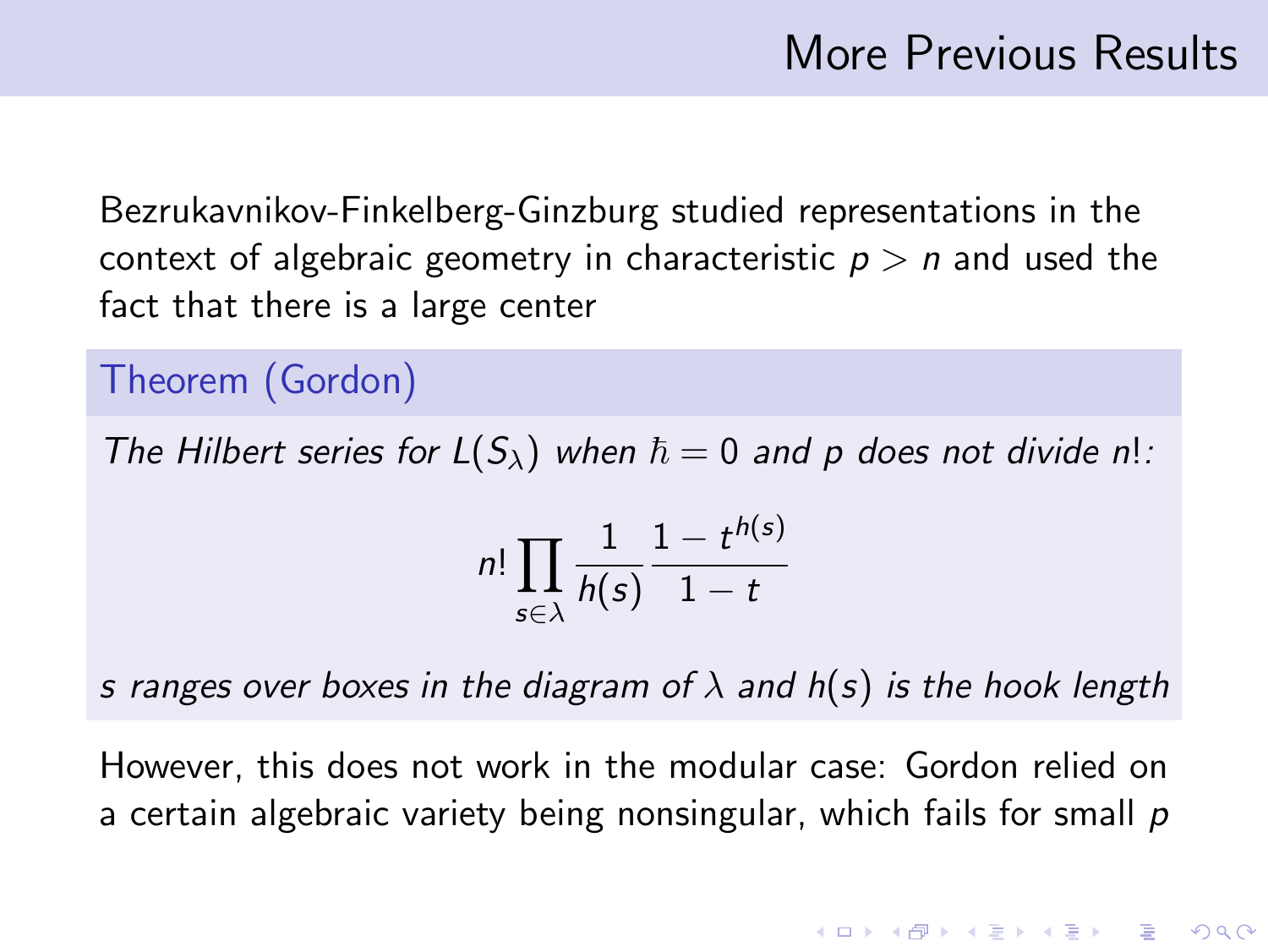## Some of our Results

 $2990$ 

#### Theorem

*For p*  $> n$ ,  $\hbar = 1$ , c generic,  $G = (\mathbb{Z}/m)^n \rtimes S_n$ ,  $\underline{\lambda}$  an m-tuple of *partitions, the Hilbert series for*  $L(S_\lambda)$  *is* 

$$
n! \prod_{s \in \underline{\lambda}} \frac{1}{h(s)} \frac{1 - t^{mph(s)}}{1 - t}
$$

#### Theorem

*For*  $\tau$  *trivial, p divides n,*  $\hbar = 0$ *, Hilbert series is*  $\frac{1-t^p}{1-t^p}$ 1−t *and generators of J are*  $x_1 - x_2, x_1 - x_3, ..., x_1 - x_n, x_n^p$ . *For*  $\tau$  *trivial,*  $\hbar = 1$ ,  $p = 2$ , and n even, Hilbert series is  $(t+1)^n(t^2+1)$ 

<span id="page-7-0"></span> $n = 5$  and  $p = 3$  gives  $1 + 4t + 9t^2 + 15t^3 + 16t^4 + 11t^5 + 4t^6$ (disproves conjecture that the quotients are [al](#page-6-0)[wa](#page-8-0)[ys](#page-6-0) [G](#page-7-0)[o](#page-8-0)[re](#page-0-0)[ns](#page-11-0)[tei](#page-0-0)[n\)](#page-11-0)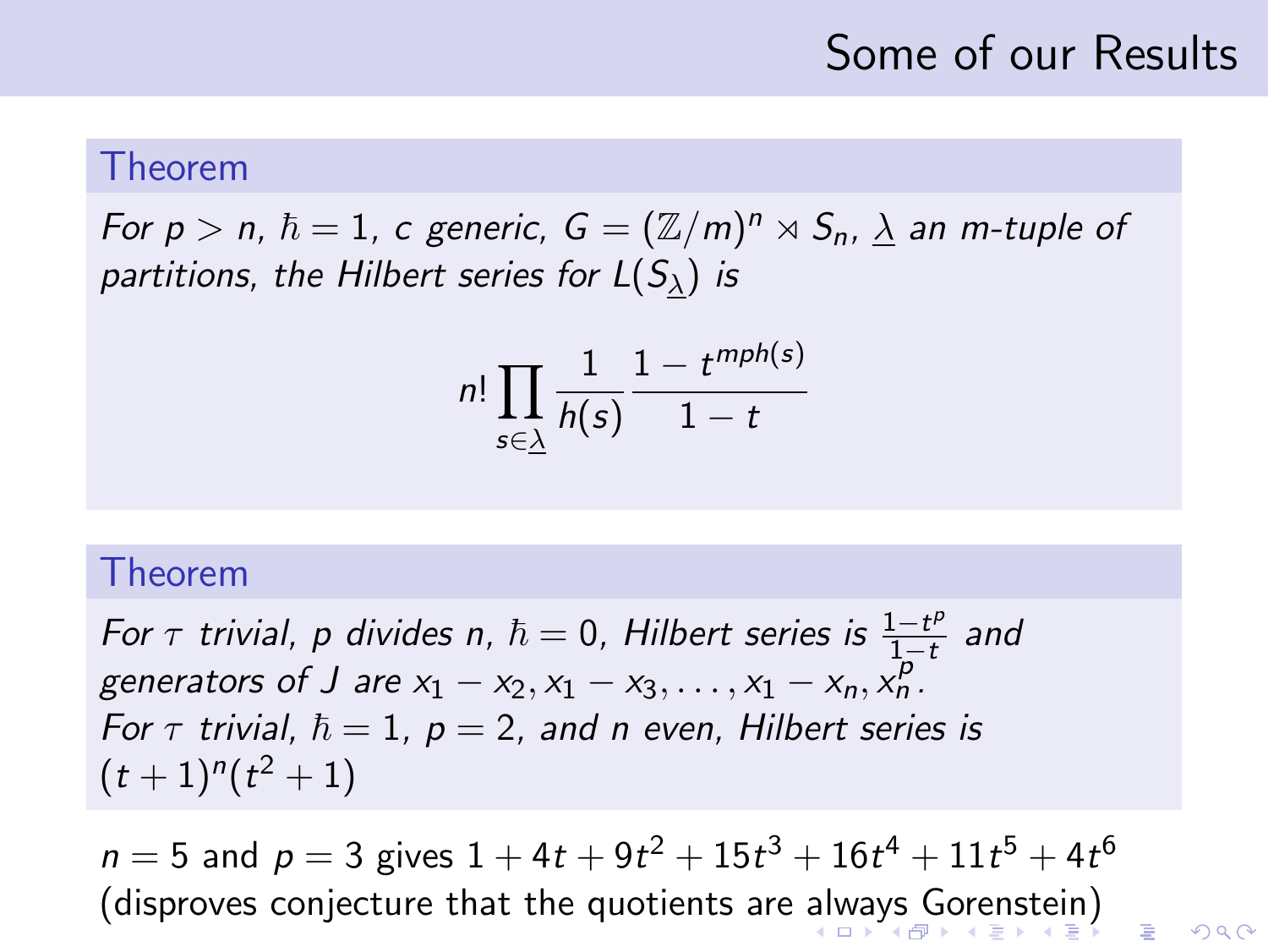## Some data

The data suggests the following formulas, which we are in the process of proving:

• For *n* odd,  $p = 2$ ,  $\hbar = 1$ , *c* generic, the Hilbert series is

$$
(t+1)^n(t^6+(n-1)t^4+(n-1)t^2+1)
$$

For  $\hbar = 0$ ,  $t^3 + (n-1)t^2 + (n-1)t + 1$ • When  $n = 2 \pmod{3}$ ,  $p = 3$ , and  $\hbar = 0$  is

$$
(1+t)(1+t+t^2)(1+(n-3)t+\binom{n-2}{2}t^2+(n-1)t^3)
$$

• When  $n = 1$  (mod 3),  $p = 3$ , and  $\hbar = 0$  is

$$
(t^2+t+1)(t^2+(n-2)t+1)
$$

<span id="page-8-0"></span>• These last three come from conjecture on subspace arrangements on next slideKID KA KERKER KERKER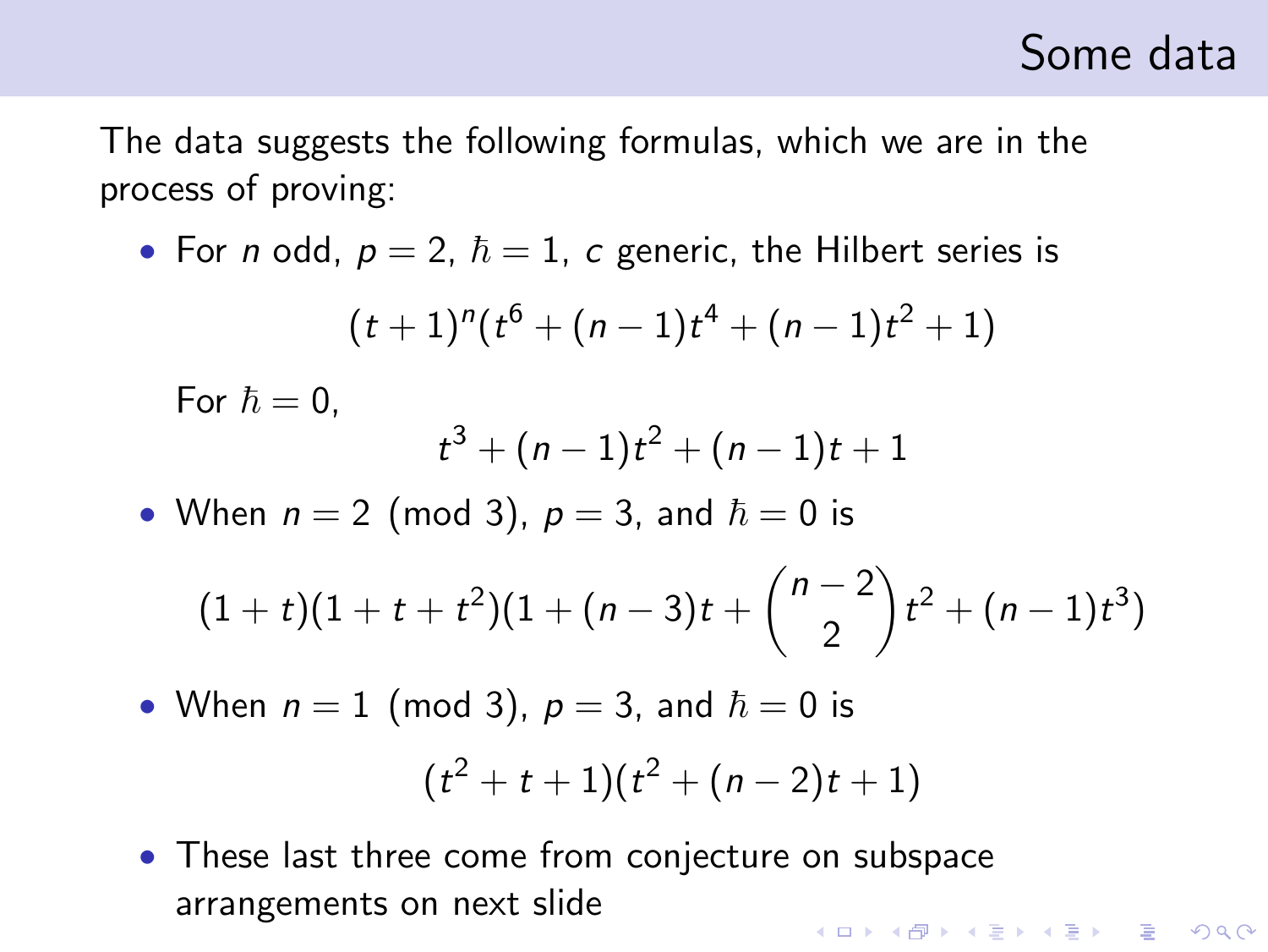### Subspace arrangements

- Let  $X_i$  be the set of all  $(x_1, \ldots, x_n)$  such that some  $n i$  of the coordinates are equal.
- For  $n \equiv i \pmod{p}$  with  $0 \le i \le p-1$  and  $\hbar = 0$ , the data suggests that  $J_c$  is generated by symmetric functions and the ideal of  $X_i$ .  $L_c$  seems to be a complete intersection in  $X_i$ .
- $\bullet\,$  We conjecture that  $X_i$  is a Cohen–Macaulay variety when  $i < p$  and can prove this when  $i = 1$ . (Cohen–Macaulayness fails in some cases when  $p \leq i$ )
- We also see different subspace arrangements for the groups *G*(*m*,*r*, *n*). This is interesting because it means that the ideal *J<sub>c</sub>* has alternative meaning which should be helpful.
- For the groups *G*(2, 2, *n*), we see coordinate subspaces, and Cohen–Macaulayness follows from Stanley–Reisner theory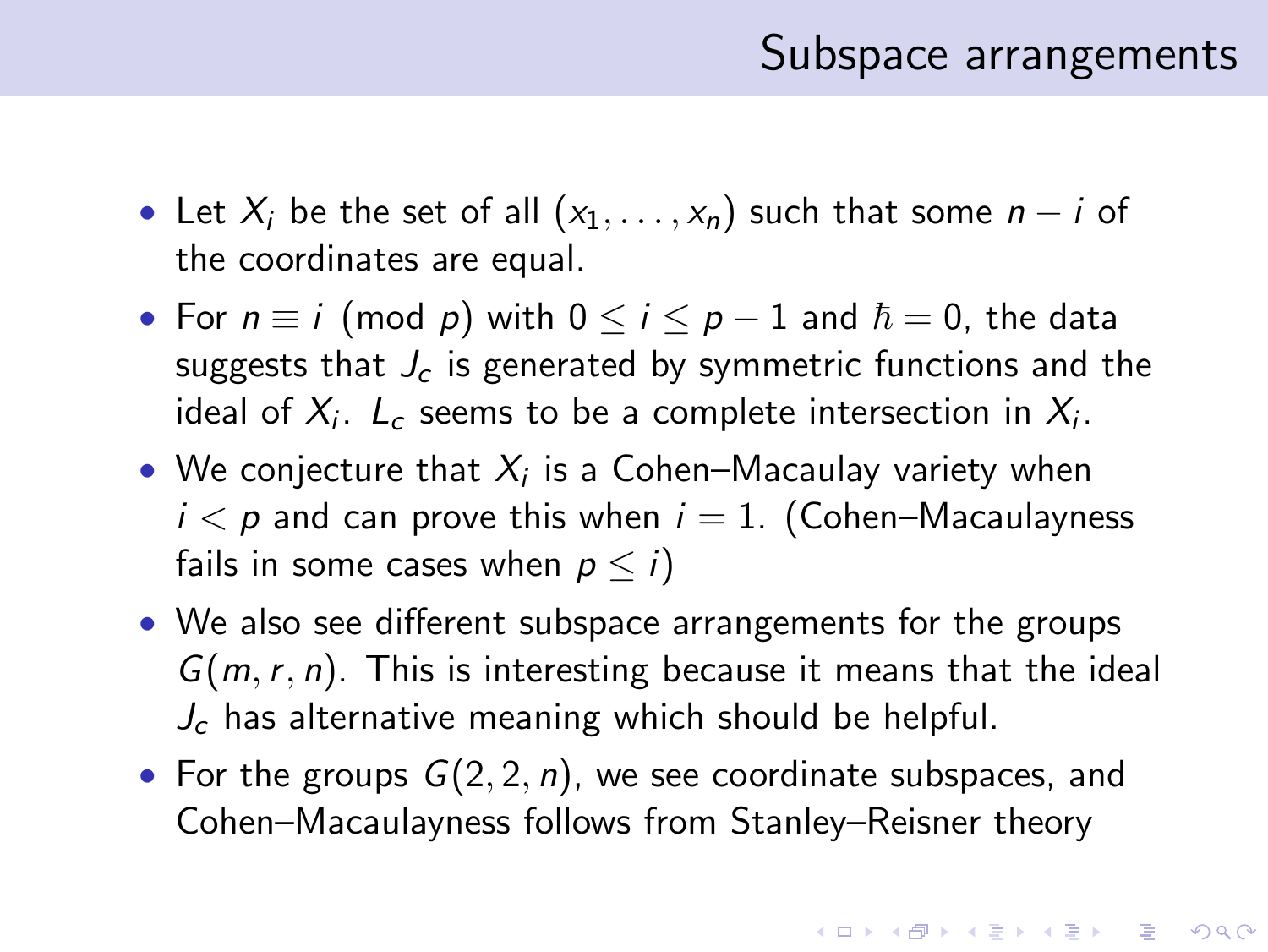**KORK ERKER ADE YOUR** 

- We are also working with special values of  $c \in \mathbb{F}_p$  for  $\hbar = 1$ , in general we work with generic *c*
- We are beginning work on general *G*(*m*,*r*, *n*) (specifically  $G(2, 1, n)$  and  $G(2, 2, n)$ ). Eventually we will work on exceptional groups.
- We also plan to work with nontrivial  $\tau$